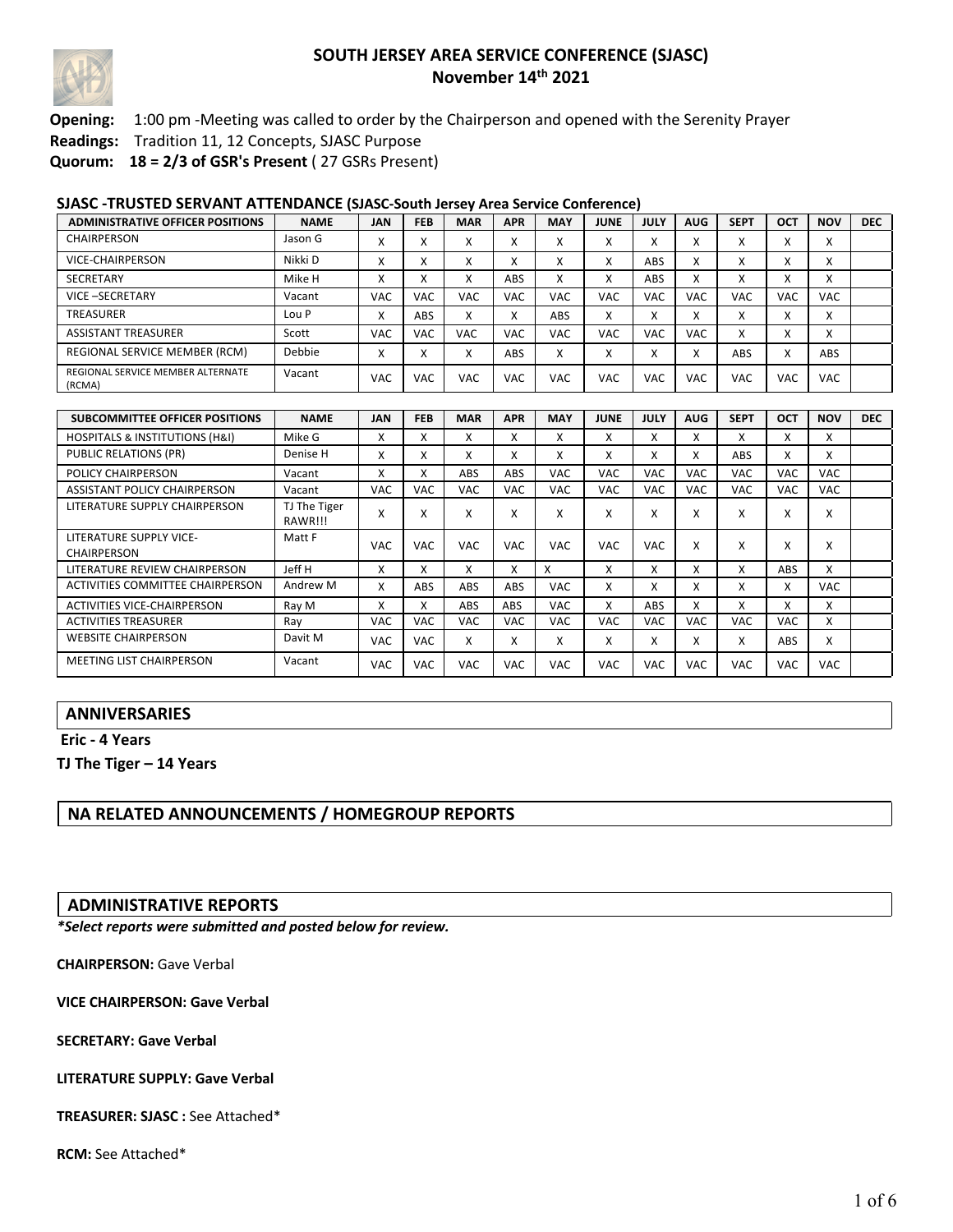

**Opening:** 1:00 pm -Meeting was called to order by the Chairperson and opened with the Serenity Prayer **Readings:** Tradition 11, 12 Concepts, SJASC Purpose **Quorum: 18 = 2/3 of GSR's Present** ( 27 GSRs Present)

**RCMA:** Vacant.

## **SUBCOMMITTEE REPORTS**

**HOSPITALS & INSTITUTIONS**: The H&I subcommittee meets the 3rd Sunday of the month at Saint Charles Borromeo Church, 176 Stagecoach Rd in Sicklerville, NJ at 6:00pm. H&I Subcommittee of South Jersey Area of NA is looking for new members to fill 2021 commitments**.** We have 3 open commitments to fill immediately! The minimum clean time requirement is six months clean. Must have an NA sponsor, NA Home Group, and must be off all drug replacement therapies, including the Vivitrol shot. We currently have 27 active members Serving 7 facilities. We currently have 30 commitments, we are serving 29 in-person and 1 virtually. Northbrook which held 4 commitments, the subcommittee voted to remove that commitment during the last subcommittee meeting. H&I chair, Regional PI and PI area chair attended a PI/H&I presentation on 10/22 @11 am to educate Pyramid a short-term residential facility in Hammonton, NJ, that presentation went well and we have already noticed changes in the facility. We voted as a subcommittee to spend part of our literature budget to get Area meeting lists from Staples this we be a motion today. We are also looking at prices for regional meeting lists. Regional H&I meets December 11 @ 11am via Zoom, which I am scheduled to attend.

Thanks for allowing me to serve. Michael G.

**PUBLIC RELATIONS:** Verbal given.

#### **POLICY CHAIRPERSONV:** Vacant

**LIT REVIEW**: Hello Everyone I am a grateful recovering addict my name is Jeff. South Jersey Area Lit Review Sub-Committee meets the 2nd Sunday of every month at 3pm on the zoom platform the meeting ID is 848-0773-7900. Sense the last time I was in person at area we haves wrapped up all review and input on the SPAD project. We also have started a outline for new updated Lit Review policy we plan on trying to finalize that at today's committee meeting and have something to present to the area next month. We look forward to a busy CAR 2022 cycle with the SPAD book project approval draft in the pipeline for this upcoming year CAR report. At this time that is all that I have to report thank you for allowing me serve.

In loving Service Jeff H Lit Review Chair

**ACTIVITIES CHAIRPERSON: Hi my name is Ray and I'm an addict. Unfortunately due to unforeseen circumstances our activities chair Andrew will not be present today at area. So as your vice chair I will give the activities committee report. On October 22nd the activities committee successfully held our annual Halloween dance at inside recovery in Gloucester city Nj. We had a dj dance party. pumpkin painting, best costume contest, and food. The event had a great turn out, Fun and fellowship we're had and our message was carried. On Friday November 26th we will be holding a gratitude speaker Jam at inside recovery in Gloucester city from 7-11pm. We have 8 speakers from in and out of area sharing their experience strength and hope. Food fun fellowship. All are welcome. We're are almost done solidifying hi our plans for New Years, and will announce the event shortly.**

**Thanks for allowing me to serve Ray**

#### **ACTIVITIES TREASURER**:

Balance on 10/10/21 \$1009.69 Money spent on Halloween event 50\$ rent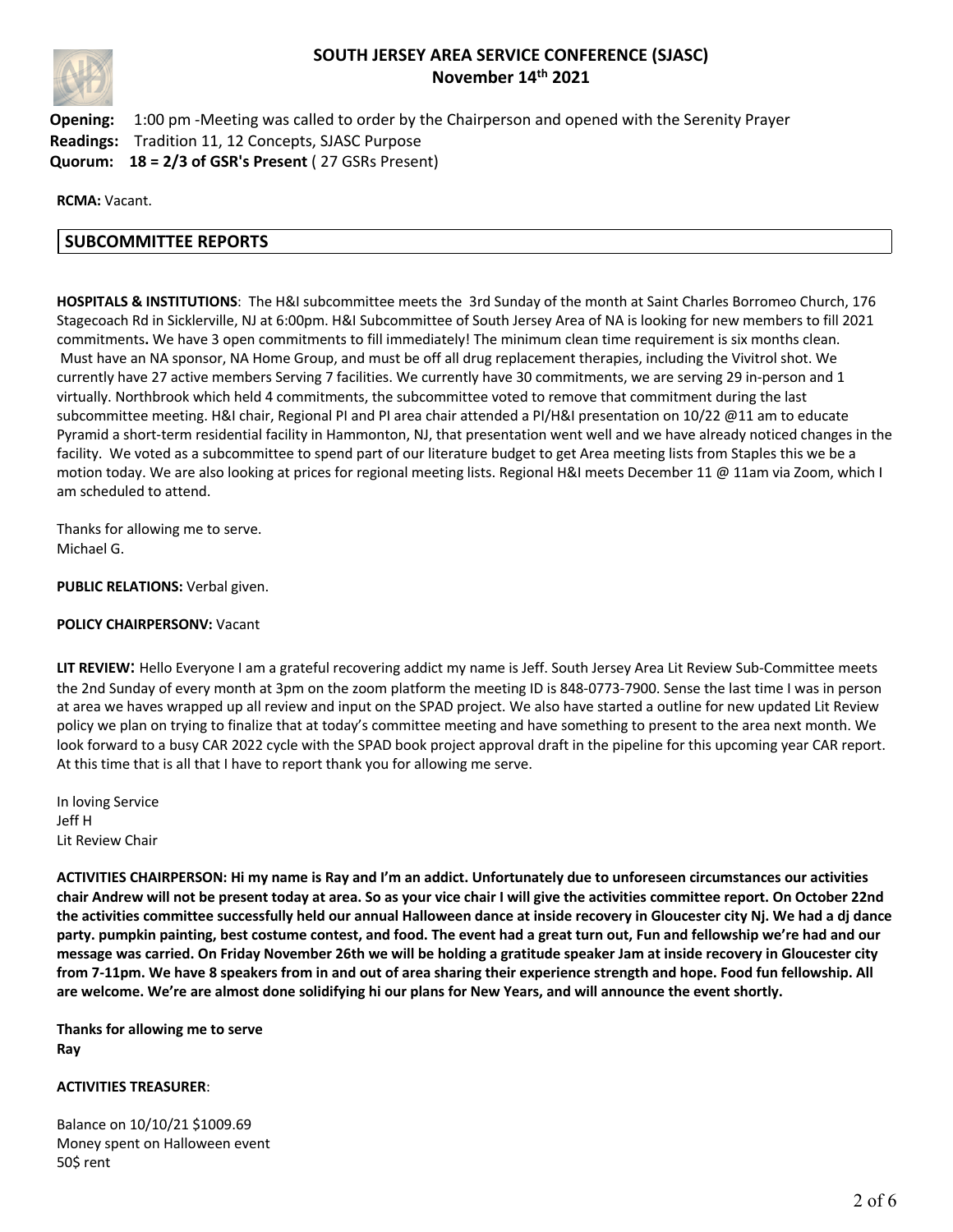

**Opening:** 1:00 pm -Meeting was called to order by the Chairperson and opened with the Serenity Prayer **Readings:** Tradition 11, 12 Concepts, SJASC Purpose **Quorum: 18 = 2/3 of GSR's Present** ( 27 GSRs Present) 200\$ on DJ 8\$ on ice at dollar general 30\$ Wawa - gift cards for best costume prizes 50\$ Halloween decorations from FB marketplace 20\$ verchios produce on mini pumpkins for pumpkin painting 191.71\$ Walmart/liscios on food/drinks/sandwiches for events.

104 in for 7th tradition Account balance as of 11/14/21 is 509.93

**WEBSITE CHAIRPERSON: Good Afternoon. I attended the Website Regional meeting on a zoom platform. It was discussed to add a statewide meeting list to New Jersey Website of NA. a Motion was presented and passed. So as of Nov. 3rd 2021 the printable State wide meeting can be found https://meetinglist.nanj.org/ I was able to update a few meetings which had placed a request. I'm in the process of getting a link to our area website so anyone can download the statewide meeting and print it out.. Just a reminder to GSR that our area meeting list can be printed from southjereyna.org.** 

**My name is Davit n I'm an addict** 

**MEETING LIST CHAIRPERSON**: Vacant.

## **OLD BUSINESS**

**Motion 10.01.21 - Motion:** To reimburse the lierature distribution H&I subcommittee member Matt F \$103.30 for printing NA area meeting list to be distributed to our facilities. This will be included in our \$300 budget. Motion made by Mike G H&I Chair. 2nd by Lou E GSR Steps to Recovery **Result: Motion Passed**

**Motion 10.02.21 – Motion:** To meet in October at the Gloucester City facility and by hybrid online. **Intent:** To be able to have SJASC meet in person.

**Motion made by Lou E GSR Steps to Recovery. Seconded by John K Result: Motion Passed** 

#### **NEW BUSINESS**

**Motion 11.01.21 – Motion:** To meet in December at the Gloucester City facility and by hybrid online. **Intent:** To be able to have SJASC meet in person.

**Motion made by Lou E GSR Steps to Recovery. Seconded by Kieth S. Result: Motion Passed** 

**Motion 11.02.21 – Motion:** H&I would like to utilize our \$300 monthly literature budget for printing out area and regional meeting lists **Intent:** This will allow the H&I literature distribution service member to be reimbursed without making a monthly motion to area.

**Motion made by Mike G H&I Chair. 2nd by Lou E GSR Steps to Recovery Result: Motion Passed**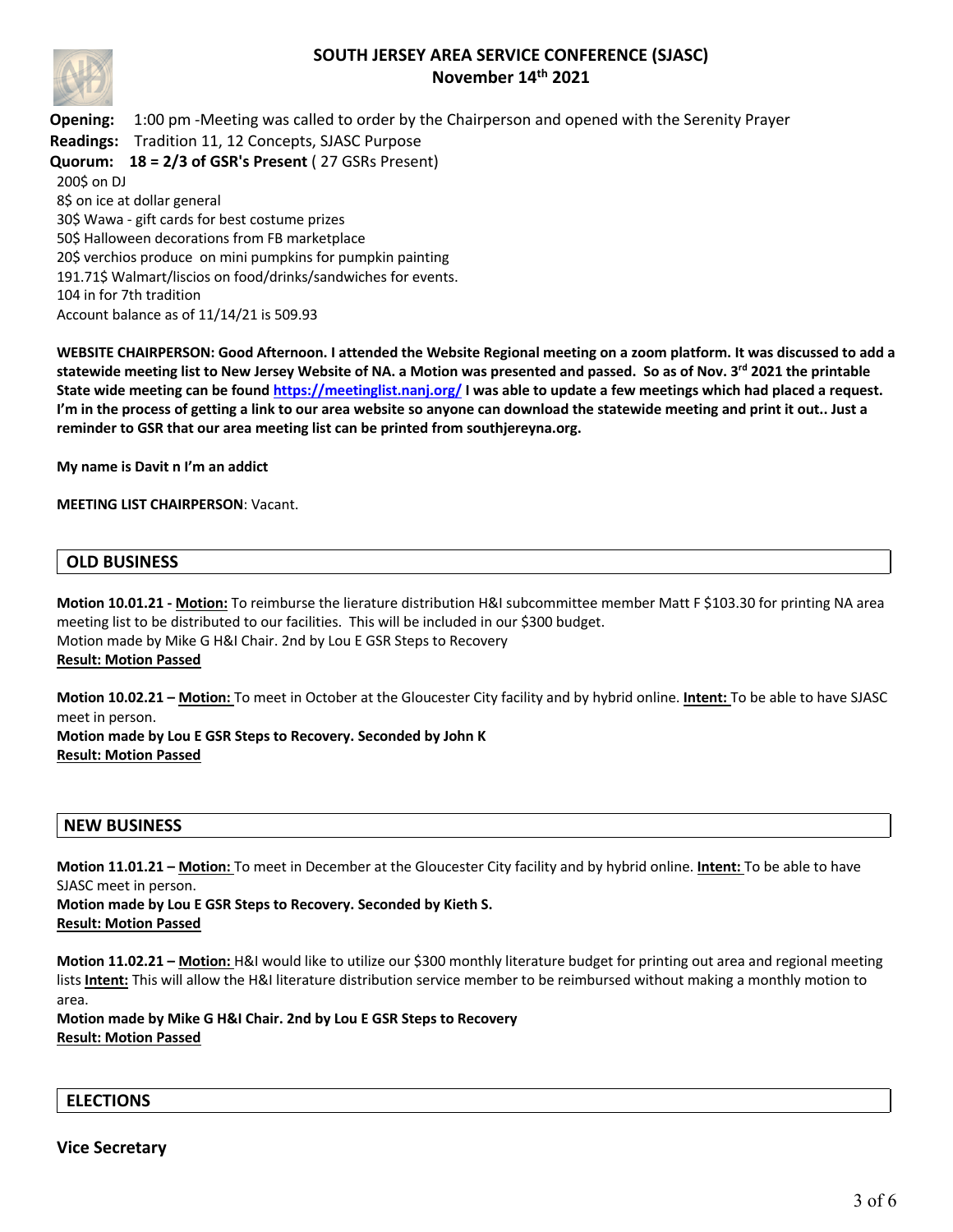

**Opening:** 1:00 pm -Meeting was called to order by the Chairperson and opened with the Serenity Prayer

**Readings:** Tradition 11, 12 Concepts, SJASC Purpose

**Quorum: 18 = 2/3 of GSR's Present** ( 27 GSRs Present)

The Vice Secretary works closely with the Secretary sharing many responsibilities. The duties shall include attendance at all Area Services and other various duties shared with the Secretary. Qualifications:

- 1. Willingness to serve
- 2. Minimum 6 months continuous clean-time
- 3. Prior service experience in NA
- 4. A working knowledge of the Twelve Steps, Twelve Traditions and Twelve Concepts of NA
- 5. General office or secretarial skills and access to a computer.
- 6. Must have a Home Group within the South Jersey Area (# 03-11-01)

### Duties:

1. Assist the Secretary in keeping accurate minutes of each ASC meeting.

2. Assist the Secretary in typing and distributing minutes as well as an agenda for the next conference to all ASC participants within ten days following each meeting of the SJASC.

- 3. Assist the secretary in taking roll at each meeting.
- 4. Shall perform the duties of the Secretary in the absence of the Secretary
- 5. Trains to become the Secretary

### Term:

This is a one (1) year commitment with a two (2) term limit.

## **Policy Chairperson**

The Policy Chair does not make policy for the Area. The duties of this position are to record and keep accurate records of all Area policy, including that of all standing committees. The Policy Chair should be viewed as a trusted servant as opposed to an actual subcommittee.

Qualifications:

- 1. Willingness and desire to serve.
- 2. Minimum 2 years continuous clean time
- 3. Prior service experience at Area, Region or World

4. A working knowledge of the Twelve Steps, Twelve Traditions and Twelve Concepts of N.A. 5. An understanding

- of Roberts Rules of Order.
- 6. Should have general clerical skills and have access to a computer
- 7. For the purpose of this committee a clear knowledge of NA Traditions is essential.
- 8. Must have a Home Group within the South Jersey Area. (# 03-11-01)

### Duties:

- 1. Oversees the maintenance of operating guidelines for the ASC
- 2. Generate an updated, computerized copy of the SJASC policy reference guide

3. Provide clarification of current policy at ASC and serve as a resource to the area body in this regard 4. Identify areas where policy is in conflict or where conflicts are present due to the absence of policy and report findings to ASC

- 5. Attends ASC on a monthly basis and present a neatly written or typed report
- 6. Assist subcommittees in development and maintenance of their policy when needed
- 7. Record and keep accurate records of all Area policy, including that of all standing committees.

8. Distribute print copies of Area Guidelines, Area Policy and Sub-committee guidelines upon request. It is also available on the web. (# 04-11-06)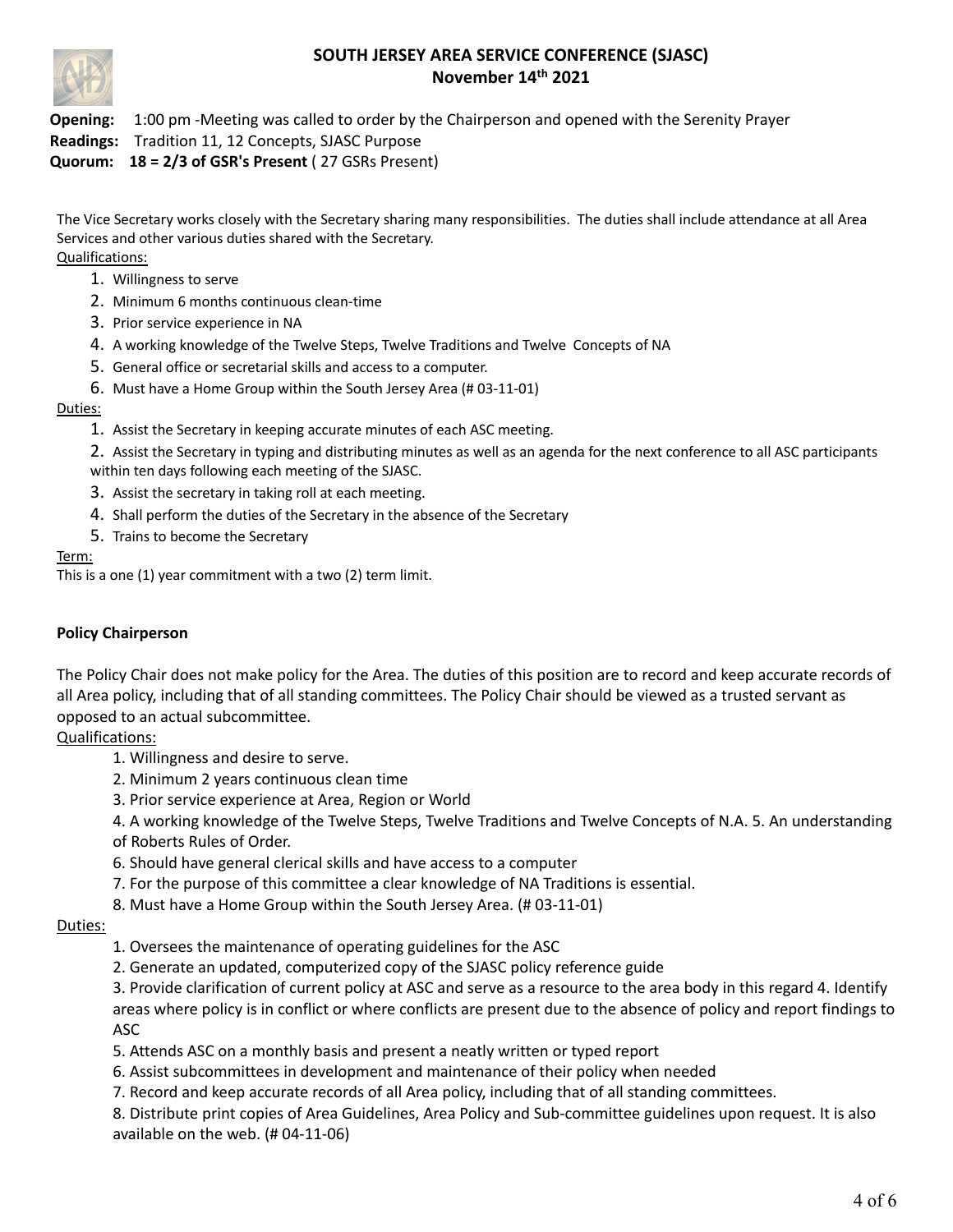

**Opening:** 1:00 pm -Meeting was called to order by the Chairperson and opened with the Serenity Prayer

**Readings:** Tradition 11, 12 Concepts, SJASC Purpose

## **Quorum: 18 = 2/3 of GSR's Present** ( 27 GSRs Present)

9. Forward all revised versions of the SJASC Policy to the Website Chair so updated ` Policy can be maintained on the Website.

10. Maintains, updates, makes and delivers copies of the GSR Welcome Packet at every ASC. (#12-12-10)

T erm:

This is a one (1) year commitment with a two (2) term limit

## **Assistant Policy Chairperson**

The Assistant Policy Chairperson works closely with the Policy Chair, assisting in their duties and learning the responsibilities of that commitment.

Qualifications:

- 1. Willingness to serve
- 2. Minimum one year continuous clean time
- 3. Prior service experience in NA
- 4. A working knowledge of the Twelve Steps, Twelve Traditions and Twelve Concepts of N.A
- 5. Leadership qualities as defined in the fourth concept
- 6. General office and clerical skills
- 7. Must have a Home Group within the South Jersey Area (# 03-11-01)

### Duties:

- 1. Assists the Policy Chair in the maintenance of the operating guidelines as well as the subcommittee guidelines
- 2. Attends ASC in its entirety each month
- 3. Acts as Policy Chair in the absence of the Policy Chair

### Term:

This is a one (1) year commitment with a two (2) term limit.

Presents a neatly written or typed report to the SJASC monthly

### **Meeting List Chairperson**

Qualifications:

- 1. Willingness and desire to serve
- 2. Minimum one year continuous clean time
- 3. Working knowledge of the 12 Steps, 12 Traditions and 12 Concepts of NA
- 4. Leadership qualities as defined in the fourth Concept
- 5. Must have a Home Group within the South Jersey Area (# 03-11-01)

Duties:

- 1. Update and print new meeting lists every two months, as many as needed
- 2. Present quarterly budget to the ASC as to the cost (i.e., proofing, printing) of next update
- 3. Present a written and oral report at each ASC
- 4. Pick up meeting lists and deliver them to Literature Supply Chairperson after each printing and prior to the next ASC
- 5. On a monthly basis, coordinate meeting list updates with both the RCMA and Website Chair so as to maintain the accuracy
- of both the SJ website and the Regional Meeting List
- 6. Presents a neatly written or typed report to the SJASC monthly

Term: This is a one (1) year commitment with a two (2) term limit.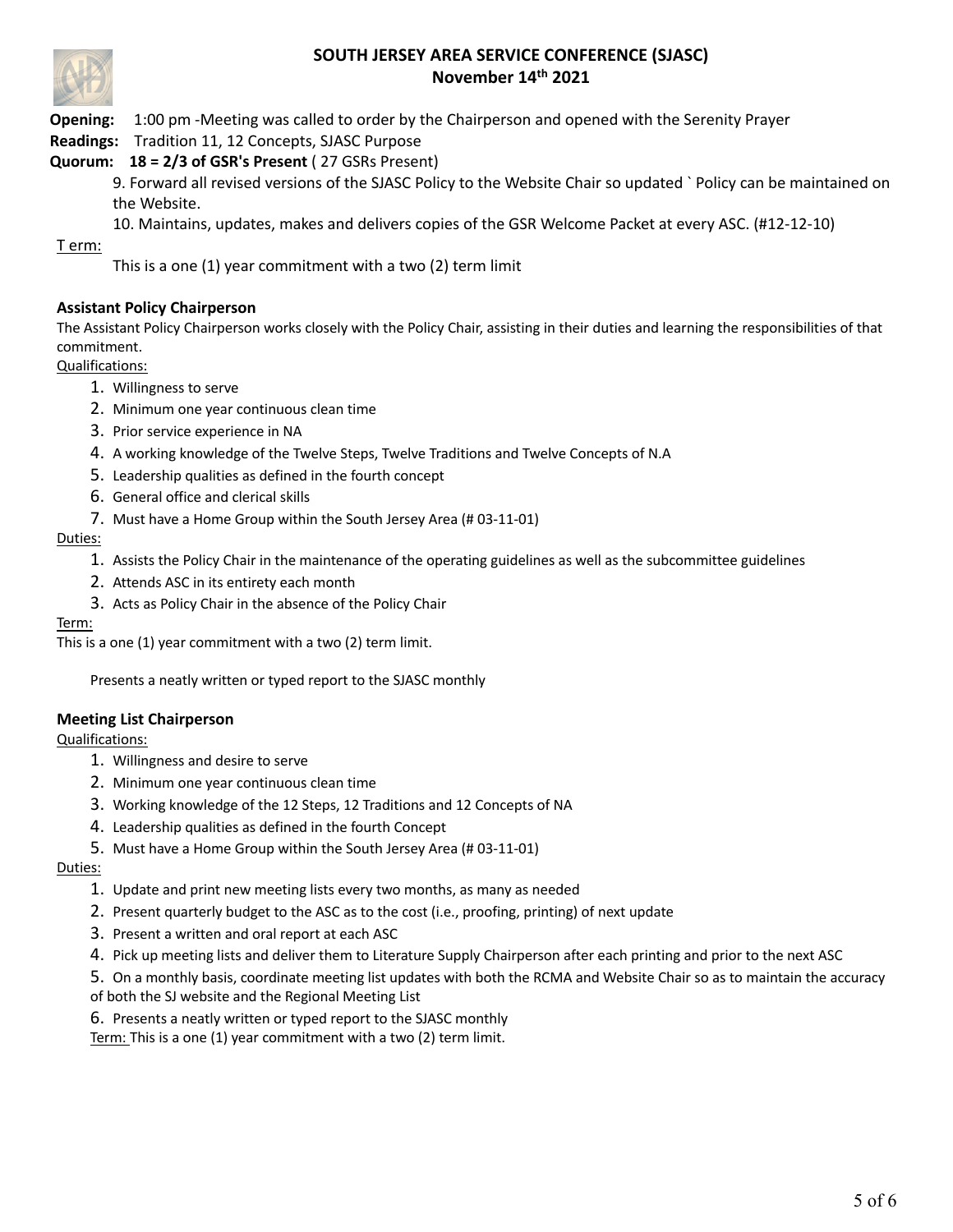**Monthly Checks to Write treasurer Notes**

**H&I Meeting \$10.00 - Give to H&I Chair H&I Meeting \$10.00 - Give to H&I Chair**

**ASC Monthly Rent - Mail to Bill C Or In person \$50.00 ASC Monthly Rent - Mail to Bill C Or In person \$50.00 Inside Recovery LLC Inside Recovery LLC**

RegionalPhoneline NJRSC-\$100.00 Give to RCM or mail **NAWS** -Lit Purchase Mail **Regional Insurance NJRSC - \$130.00 Give to RCM or mail**

**NAWS -Lit Purchase Mail**

**PO BOX RENEWAL PAYMENT DUE DECEMBER \$254.00 SJASC ,PO BOX620,Stratford NJ 08084 Phscial Address Stratford Post Office 190 Warwick rd. Stratford NJ 08084**

**Odd Months Jan ,March,May,July,Sep,November Even Months Feb,April,June,Aug,Oct,December**

**Public Storage Unit D 030 \$107.76 Public Storage Unit D 030 \$107.76**

**Regional Meeting List can be purchased anytime from Regional website anytime \$200.00 per Box**

| <b>Public Storage</b>                                                                                                 | <b>ASC Monthly Rent</b>        | <b>IASC Meets at 1PM</b>       | <b>INAWS Lit Purchases</b> |
|-----------------------------------------------------------------------------------------------------------------------|--------------------------------|--------------------------------|----------------------------|
| 233 Erial rd,                                                                                                         | Inside Recovery LLC            | Inside Recovery LLC Club house | 19737 Nordhoff Place       |
| Blackwood NJ 08012                                                                                                    | <b>Bill C (home address)</b>   | 716 Jersey Ave. Suite 403      | Chatsworth CA 91311        |
|                                                                                                                       | 17 Byscayne Blvd.              | Glouster City, NJ 08030        | linclude Order#ect         |
| account #54805789 Unit# D030                                                                                          | <b>West Deptford, NJ 08096</b> |                                |                            |
| Monthly fee 107.76                                                                                                    | Monthly Rent \$50.00           |                                |                            |
| Web Site Invoice to be mailed to HOSTEK RO Boy 701048. Tulse OK 74170. (Once a Vear in Dec. \$14.96 for "Domain Name) |                                |                                |                            |

**Web Site Invoice to be mailed to HOSTEK PO Box 701048 , Tulsa,OK 74170 (Once a Year in Dec. \$14.96 for "Domain Name) Also - Annual web hosting - payment in Aug for \$111.95 Once a year.**

**Mail Regional correspondences to Paul Rinear 109 Wilson Ave. ,Aberdeen NJ 07747 (Post Pandemic temporary )**